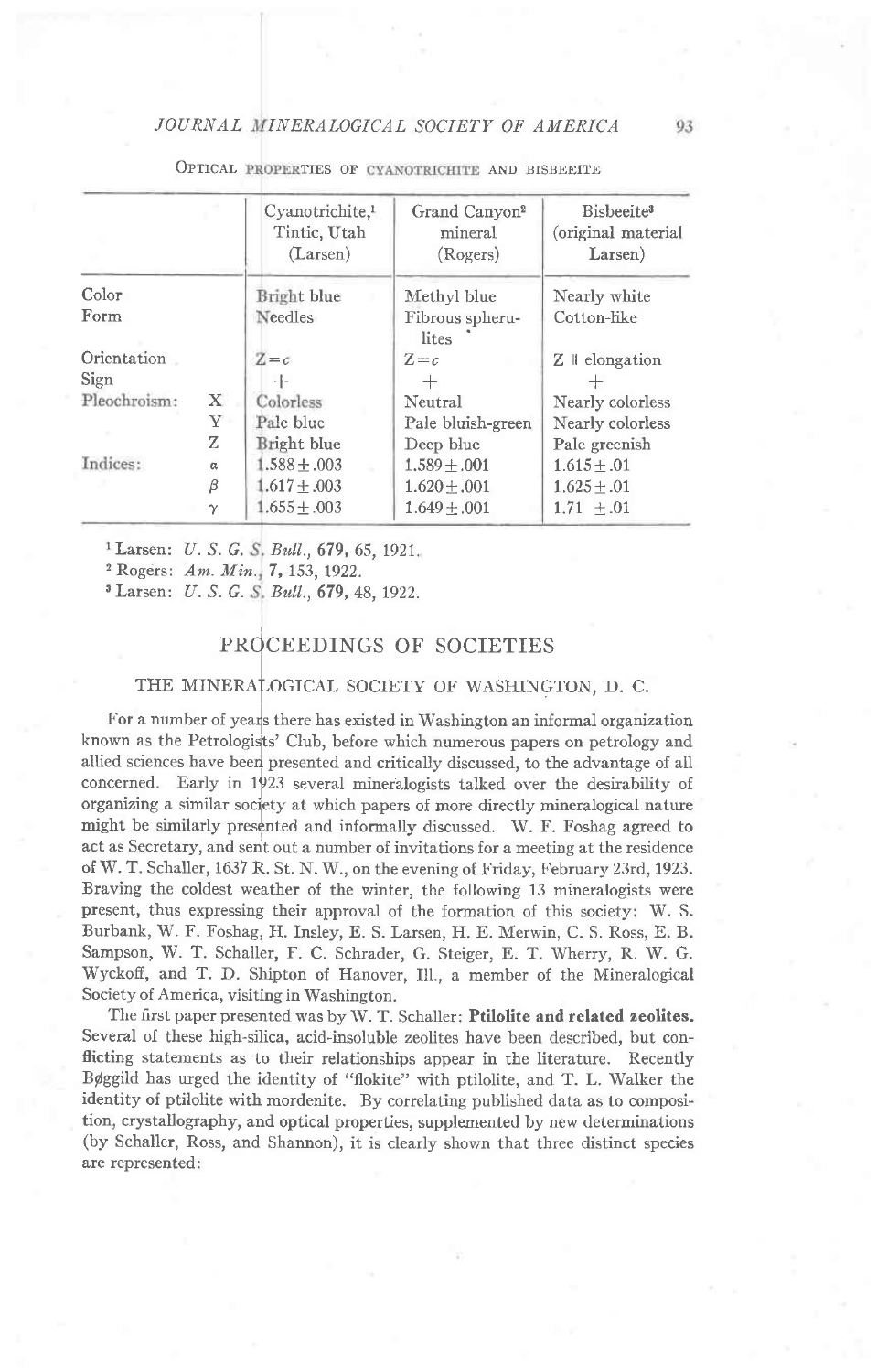1. Mordenite (How, 1864), containing 9  $SiO_2$  and  $6H_2O$  for 1  $Al_2O_3$  and  $1(Ca, Na<sub>2</sub>)$ O. Monoclinic or triclinic with inclined extinction (about 5°). Includes "flokite" (Callisen, 1917), which was determined by its author to have this extinction angle and composition, whereas Bøggild's specimens with orthorhombic crystals must have been the next mineral.

2. Ptilolite (Cross and Eakins, 1886), with  $10 \text{ SiO}_2$  and  $7\text{H}_2\text{O}$ . Orthorhombic, with parallel extinction. This is the commonest species.

3. Another mineral, described by Pirsson from Wyoming in 1890, and accepted by Dana as crystallized mordenite, but evidently a dimorphous fonn of ptilolite since it has 10  $SiO<sub>2</sub>$  and  $7H<sub>2</sub>O$ . It is monoclinic and agrees with heulandite in crystallization, has a large extinction angle, and the habit is not fibrous but tabular. It is proposed to rename this mineral from Wyoming, Clinoptilolite, referring to its inclined extinction but agreement in composition with *ptilolite*.

It seerns evident that the only way for progress to be made in the interpretation of such groups of minerals is to obtain complete data for individual occurrences, and not use the composition of one, the crystallization of a second and perhaps the optical properties of a third, as is often done.

The second paper was by E. T. Wherry: Volume isomorphism in minerals. As it is not proposed to publish this separately, it is here abstracted in detail. Two published articles on silicates (*This journal* 7, 113 and 8, 1) were reviewed, and a general theory of the relations proposed, this being illustrated by the sesquisulfide minerals as follows:

### ISOMORPHOUS GROUPS OF ELEMENTS

|  |  |  |  | As $9 \text{ S}$ 6 $(OS_2)$ 13 $(STe_2)$ 24 The numbers represent atomic vol-               |
|--|--|--|--|---------------------------------------------------------------------------------------------|
|  |  |  |  | Sb 12 Se 7 $(S_3)$ 18 $(S_{e_3})$ 21 umes, in 10 <sup>-24</sup> cc. units, based on X-ray   |
|  |  |  |  | Bi 13 Te 9 (SSe <sub>2</sub> ) 20 (Te <sub>3</sub> ) 27 data, but are admittedly only rough |
|  |  |  |  | approximations.                                                                             |

#### MINERALS OF THE SESQUISULFIDE DIVISION

| Orpiment Group                                                                                                                                                                                                                               | <b>Stibnite Group</b>                        | <b>Tetradymite Group</b>                    |
|----------------------------------------------------------------------------------------------------------------------------------------------------------------------------------------------------------------------------------------------|----------------------------------------------|---------------------------------------------|
| Monoclinic; $\beta$ near 90°.                                                                                                                                                                                                                | Orthorhombic                                 | Rhombohedral                                |
| $a:b:c$ near $0.6:1:0.8$ .                                                                                                                                                                                                                   | $a:b:c$ near $1:1:1$ .                       | $a$ : $c$ near $1:1.6$ .                    |
| Orpiment $As_2 S_3$                                                                                                                                                                                                                          | Stibnite $Sb_2 S_3$                          | TetradymiteBi <sub>2</sub> STe <sub>2</sub> |
| Kermesite $Sb_2 OS_2$                                                                                                                                                                                                                        | $B$ ismuthinite $Bi2$ $S3$                   | Platynite $(?) \dots Bi_2$ Se <sub>3</sub>  |
| $\label{eq:3.1} \mathcal{H}(\mathcal{H})=\mathcal{H}(\mathcal{H})\mathcal{H}(\mathcal{H})=\mathcal{H}(\mathcal{H})\mathcal{H}(\mathcal{H})\mathcal{H}(\mathcal{H})=\mathcal{H}(\mathcal{H})\mathcal{H}(\mathcal{H})\mathcal{H}(\mathcal{H})$ | GuanajuatiteBi <sub>2</sub> SSe <sub>2</sub> | Tellurobismu-                               |
|                                                                                                                                                                                                                                              | Selenobismu-                                 | thite $Bi_2$ Te <sub>3</sub>                |
|                                                                                                                                                                                                                                              | thite $Bi_2$ Se <sub>3</sub>                 | важность совмество больше в нашей           |
|                                                                                                                                                                                                                                              |                                              |                                             |

The theory suggested is that in such a series of compounds some intermediate set of elements yields the most stable arrangement, and that entrance of either Iarger or smaller atoms may distort this arrangement and result in change of synmetry. Taking stibnite, the best crystallized member, as the typical one, replacement of either of its kinds of atoms by smaller ones leads at once to decrease in syrnmetry (orpiment group); while replacement by larger ones at first causes no change except diminution of ability to form good crystals (stibnite group) but ultimately results in increased symmetry (tetradymite group).

When a very simple crystal structure is represented ( $e$ .  $g$ ., that of NaCl, PbS, etc.) such relations may not hold because the structure can remain stable during marked changes in sizes of the atoms. On the other hand when the structure is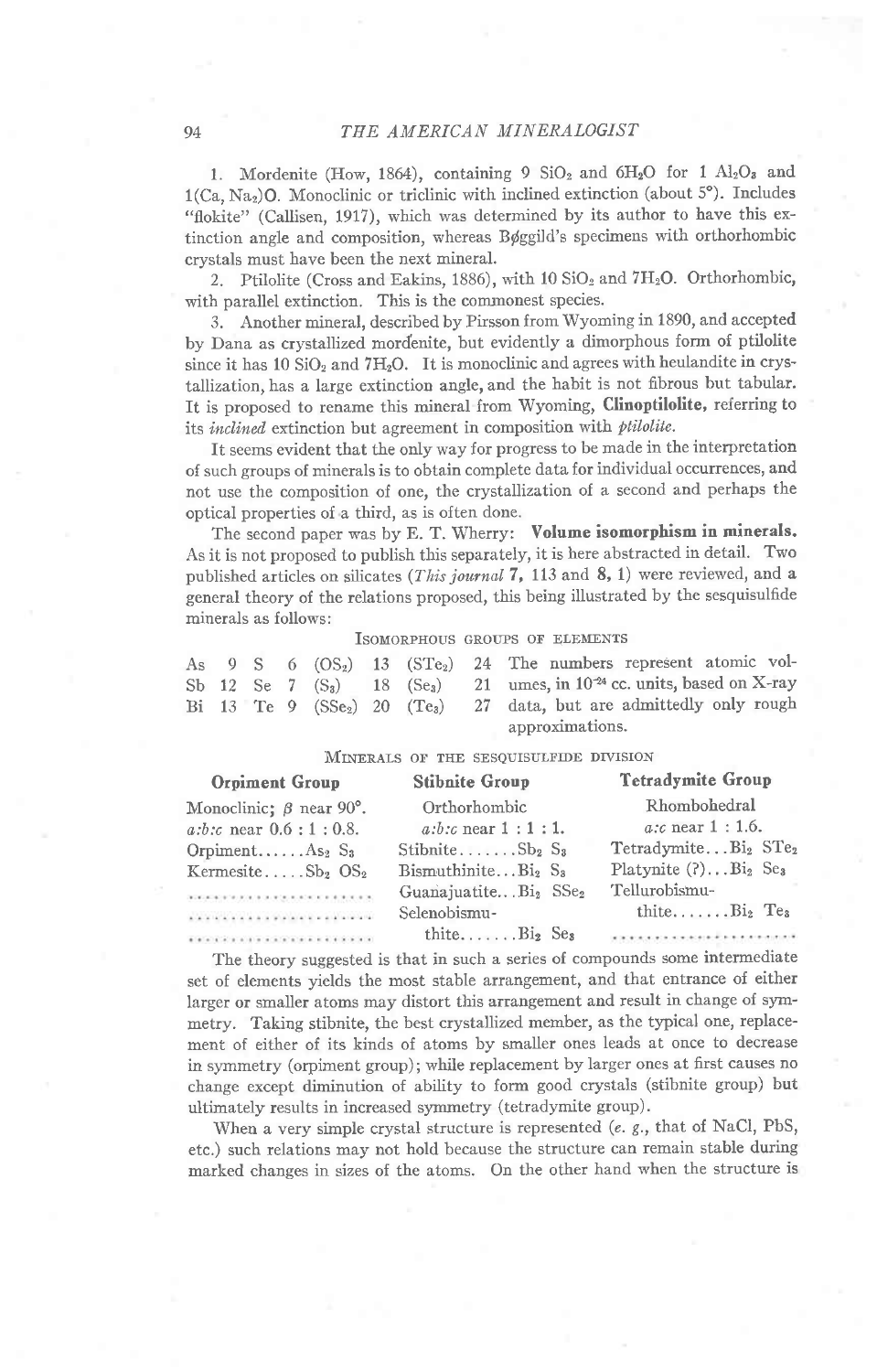highly complex, the distortion due to the entrance of larger or smaller atoms can be so distributed among numerous other atoms as not to affect the crystallization ("mass-isomorphism"). It is believed, however, that the volume relations here outlined do exist in a considerable number of cases where the structure is of intermediate complexity.

By way of discussion H. E. Merwin read an abstract, prepared by H. S. Washington (who was unable to be present owing to absence from the city) of two papers by Professor F. Zambonini of Italy, showing that he had reached essentially the same conclusions as Wherry with respect to the relations between Na, Ca, K and Ba in the feldspars, plthough emphasizing in addition the valence relations. (See page 81 of this issue.)

R. W. G. Wyckofi then presented his view that the relations pointed out as existing in the silicates and sulfides were little more than matters of chance. and that the whole idea of volume isomorphism is hardly in accord with the results of the more dependable X-ray data. (See page 85 of this issue.) These show that crystals are in general not close-packed structures, so that slight changes in volumes of the constituents should not yield marked efiects; that the Braggview of constancy of atomic volume is untenable, some atoms changing a hundred per cent or more on passing from one mode of combination to another [ $e.g.$  nickel in the hexammoniates of its halides  $(J. Am. Chem. Soc., 44, 1239, 1922)$  occupies a much greater volume than it does in the metallic state]; and finally that many of the published estimates of atomic dimensions from X-ray measurements are erroneous in that the workers have incorrectly interpreted the experimental data.

In reply the speaker stated that close-packing in the strict sense was unnecessary to the theory; that even though elements do vary from one compound to another it seemed probable that the variation would be similar for all the elements in small isomorphous series, so that their relative positions in the series would be unchanged; and that while admittedly the absolute magnitudes in the literature are often inexact, the atomic volumes of enough elements are definitely known to indicate the general trend of the relationships presented.

After two hours spent on this scientific program, the members adjourned for refreshments. The steering committee (composed of W. F. Foshag, Secretary, W. T, Schaller and E. T. Wherry) proposes that the next meeting shall consist of a field trip to the diabase quarry at Goose Creek, Va., where zeolites and their associated minerals are being obtained in interesting paragenetic relations; also Earl v. Shannon, who is working up the material, desires considerable rock material brought to Washington.  $E_{\text{DGA}}$  T. WHERRY, Secretary from tem. EDGAR T. WHERRY, Secretary pro tem.

### PHILADELPHIA MINERALOGICAL SOCIETY

## Academy of Natural Sciences of Philadelphia, March 8, 1923

A stated meeting of the Philadelphia Mineralogical Society was held on the above date with the president, Mr. vaux, in the chair. Nineteen members and four visitors were present.

Mr. Frederick Oldach addressed the society on "THE PEGMATITES." The physical characters, mineralogy, origin, and classification of the pegmatites were discussed, with descriptions of typical pegmatite deposits. Mr. Hoadley made some supplementary remarks regarding the pegmatites of Connecticut.

The following were proposed for active membership: Messrs. Andrew Mantz and Frank K. Pickel.